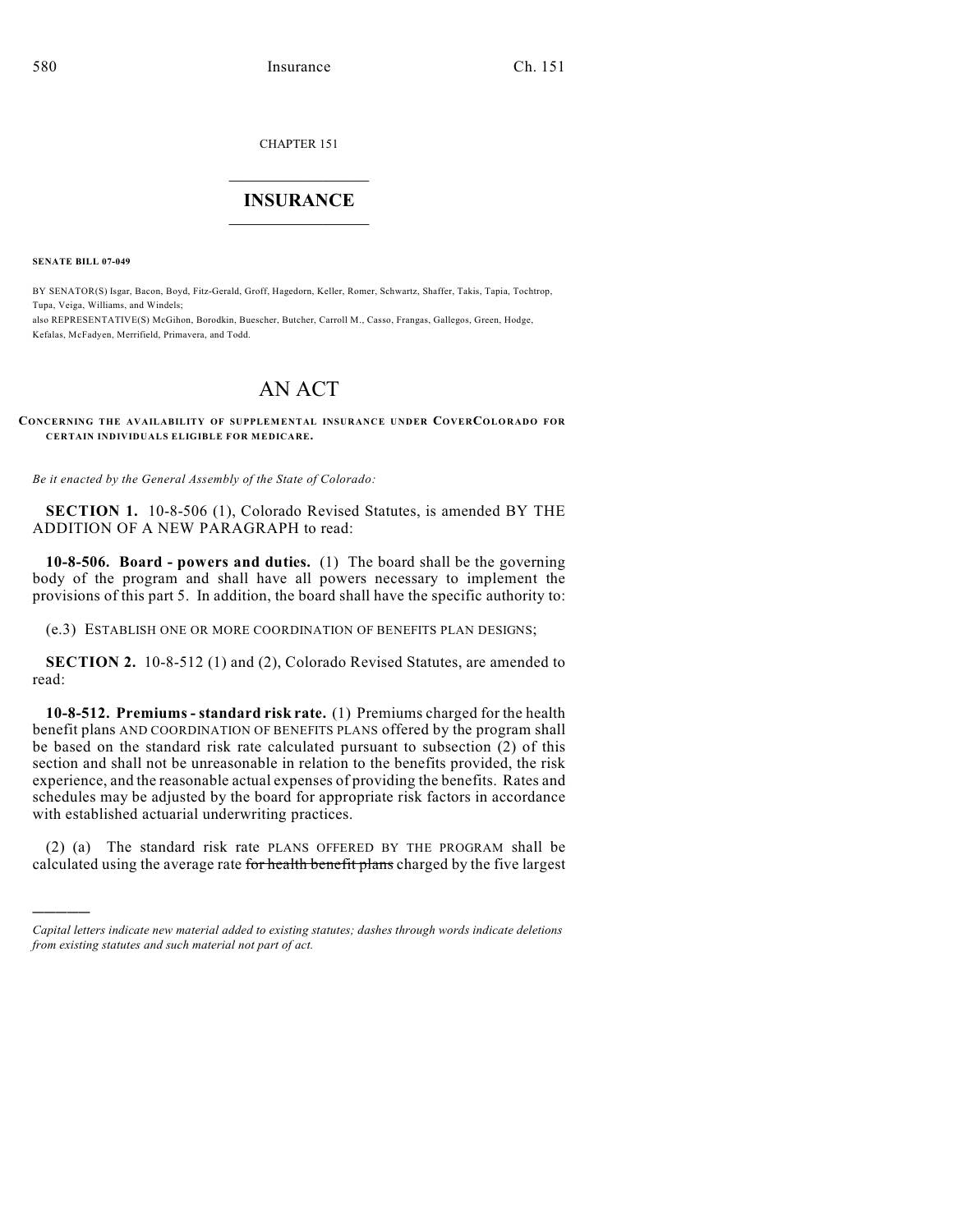## Ch. 151 Insurance 581

carriers in the state who offer health benefit plans comparable to the policies PLANS issued by the plan PROGRAM.

(b) In the event IF there are less FEWER than five carriers offering such health benefit plans, the standard risk rate shall be established by considering the rates charged by such number of carriers as there are in the state and by using reasonable actuarial techniques, which shall reflect anticipated claims experience and expenses for such health benefit plans.

**SECTION 3.** 10-8-513 (1), Colorado Revised Statutes, is amended BY THE ADDITION OF A NEW PARAGRAPH to read:

**10-8-513. Eligibility for coverage under the program.** (1) Except for those individuals who meet the criteria set forth in subsection (2) of this section and except as provided in section 10-8-513.5, any individual who is a resident of this state, unless exempted by subsection (4) of this section, and who has been residing in the United States under the color of law for at leastsix months, including children who have been placed for adoption, as defined in section 10-16-104 (6.5) or are under the legal guardianship of a resident of Colorado, shall be eligible for coverage under the program, if such individual is able to provide evidence satisfactory to the administering carrier that such individual meets one of the following conditions:

(d) FOR PURPOSES OF A COORDINATION OF BENEFITS PLAN OFFERED BY THE PROGRAM, THE INDIVIDUAL IS:

(I) UNDER AGE SIXTY-FIVE;

(II) ELIGIBLE FOR MEDICARE BY REASON OF DISABILITY;

(III) ENROLLED IN PARTS A AND B OF MEDICARE; AND

(IV) NOT APPLYING TO THE PROGRAM DURING THE OPEN ENROLLMENT PERIOD FOR A MEDICARE SUPPLEMENT POLICY.

**SECTION 4.** 10-8-513 (2) (e), Colorado Revised Statutes, is amended to read:

**10-8-513. Eligibility for coverage under the program.** (2) The following individuals shall not be eligible for coverage under the program:

(e) Those who are eligible for any other health benefit plan, including any public program, that provides coverage for health care services, regardless of whether such other health benefit plan covers all health care services or categories of services that such individuals may from time to time need, except as provided in subparagraphs (II) and (III) of paragraph (a) OR PARAGRAPH (d) of subsection (1) of this section; and

**SECTION 5.** 10-8-519 (1), Colorado Revised Statutes, is amended to read:

**10-8-519. Provisions of policies.** (1) A health benefit plan OR COORDINATION OF BENEFITS PLAN offered under this part 5 shall provide that the program is obligated to renew the policy until the first day on which the individual in whose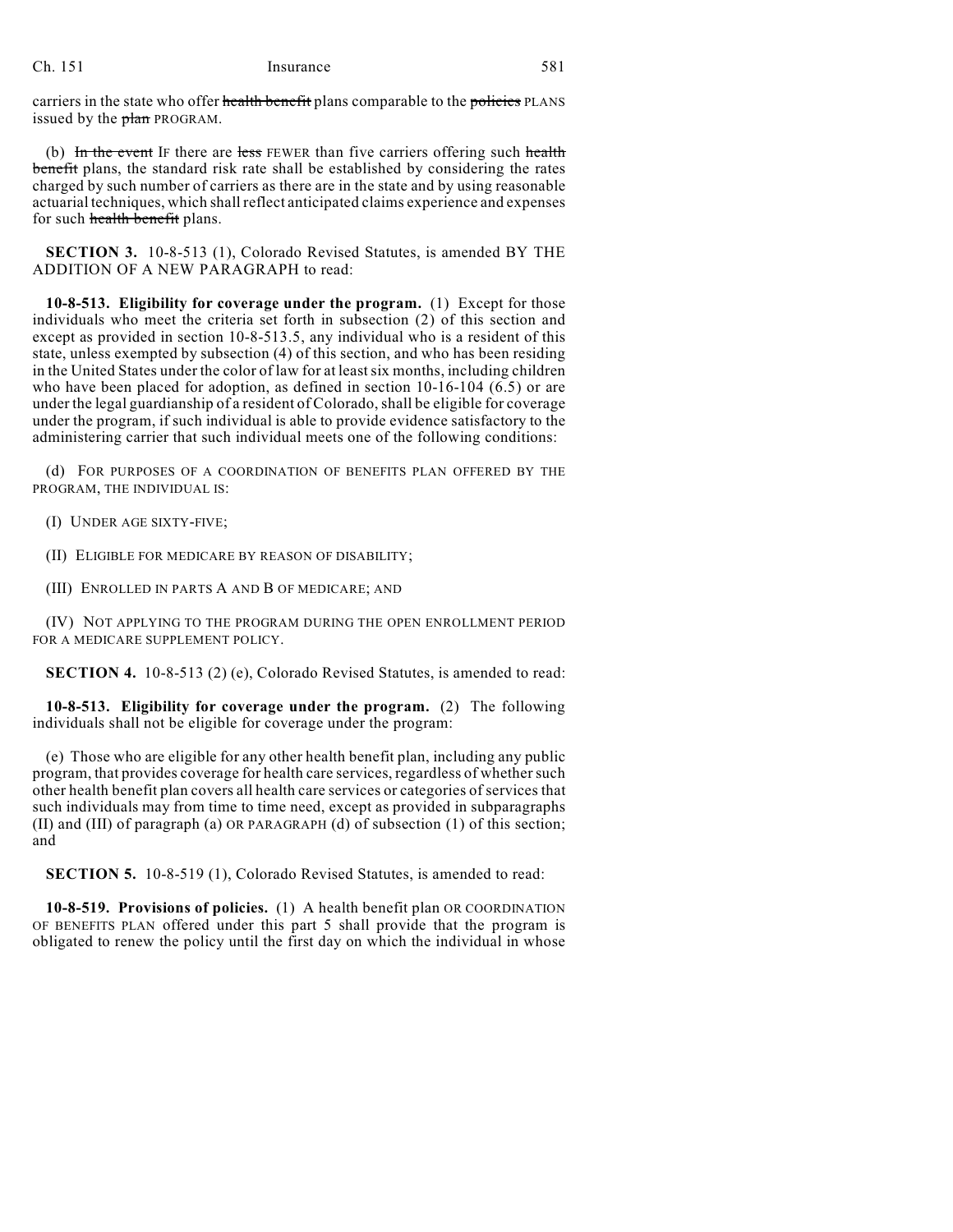582 Insurance Ch. 151

name the health benefit plan OR COORDINATION OF BENEFITS PLAN is issued first REACHES THE AGE OF SIXTY-FIVE AND becomes eligible for medicare coverage BECAUSE OF THE INDIVIDUAL'S AGE, except as otherwise provided in this part 5. The program is not obligated to renew the policy of any individual who fails to pay any plan premium when due.

**SECTION 6.** 10-8-521, Colorado Revised Statutes, is amended to read:

**10-8-521. Notice to residents.** If any individual who is a resident of this state applies to a carrier for a health benefit plan OR A MEDICARE SUPPLEMENT POLICY and the carrier responds to such application as described in section  $10-8-513$  (1) (a), or if any federally eligible individual applies to a carrier for a health benefit plan, the carrier shall give the individual written notice that the individual may be eligible for coverage under the program, including information about available benefits, exclusions, and premium subsidies, and the name, address, and telephone number of the program.

**SECTION 7.** 10-8-525, Colorado Revised Statutes, is amended to read:

**10-8-525. Benefits - availability - maximum coverage.** (1) Every eligible individual, AS DETERMINED PURSUANT TO SECTION  $10-8-513(1)(a)$ ,  $(1)(b)$ , OR  $(1)$ (c), may purchase from the program a health benefit plan that extends coverage for major medical expenses or, in the case of the A federally eligible individual, AS DEFINED IN SECTION 10-8-513.5, that extends comprehensive coverage. Such health benefit plans shall be renewable annually, except as otherwise provided in this part 5. Any such health benefit plan shall pay for the health care services that are covered under this part 5, subject to the deductible and coinsurance payments and other cost containment controls authorized under this part 5 and subject to a lifetime limit of one million dollars per insured individual.

(2) EVERY INDIVIDUAL ELIGIBLE PURSUANT TO SECTION 10-8-513 (1) (d) MAY PURCHASE A COORDINATION OF BENEFITS PLAN THAT COORDINATES WITH MEDICARE COVERAGE, AS DETERMINED BY THE BOARD. A COORDINATION OF BENEFITS PLAN OFFERED UNDER THIS PART 5 MAY EXTEND COVERAGE FOR HEALTH CARE SERVICES OR EXPENSES NOT COVERED BY MEDICARE. COVERAGE UNDER A COORDINATION OF BENEFITS PLAN SHALL NOT DUPLICATE COVERAGE UNDER MEDICARE AND SHALL BE SUBJECT TO A LIFETIME LIMIT OF ONE MILLION DOLLARS PER PARTICIPANT.

**SECTION 8.** 10-8-526, Colorado Revised Statutes, is amended to read:

**10-8-526. Expenses covered.** Health benefit plans issued pursuant to this part 5 shall cover expenses incurred for health care services or articles or items related to such services or articles that are medically necessary, subject to the cost containment controls authorized by this part 5; except that such coverage shall not extend to costs for such services or articles over and above the reasonable and customary charge in the locality and shall not extend to services or articles that are not prescribed by a physician who is licensed to practice in the state or jurisdiction where such services or articles are provided. Such services shall include but not be limited to care for acute illnesses and ongoing care for the treatment of the insured's uninsurable condition. Coverage UNDER A HEALTH BENEFIT PLAN shall be at least comparable to that issued on a group basis in the market.